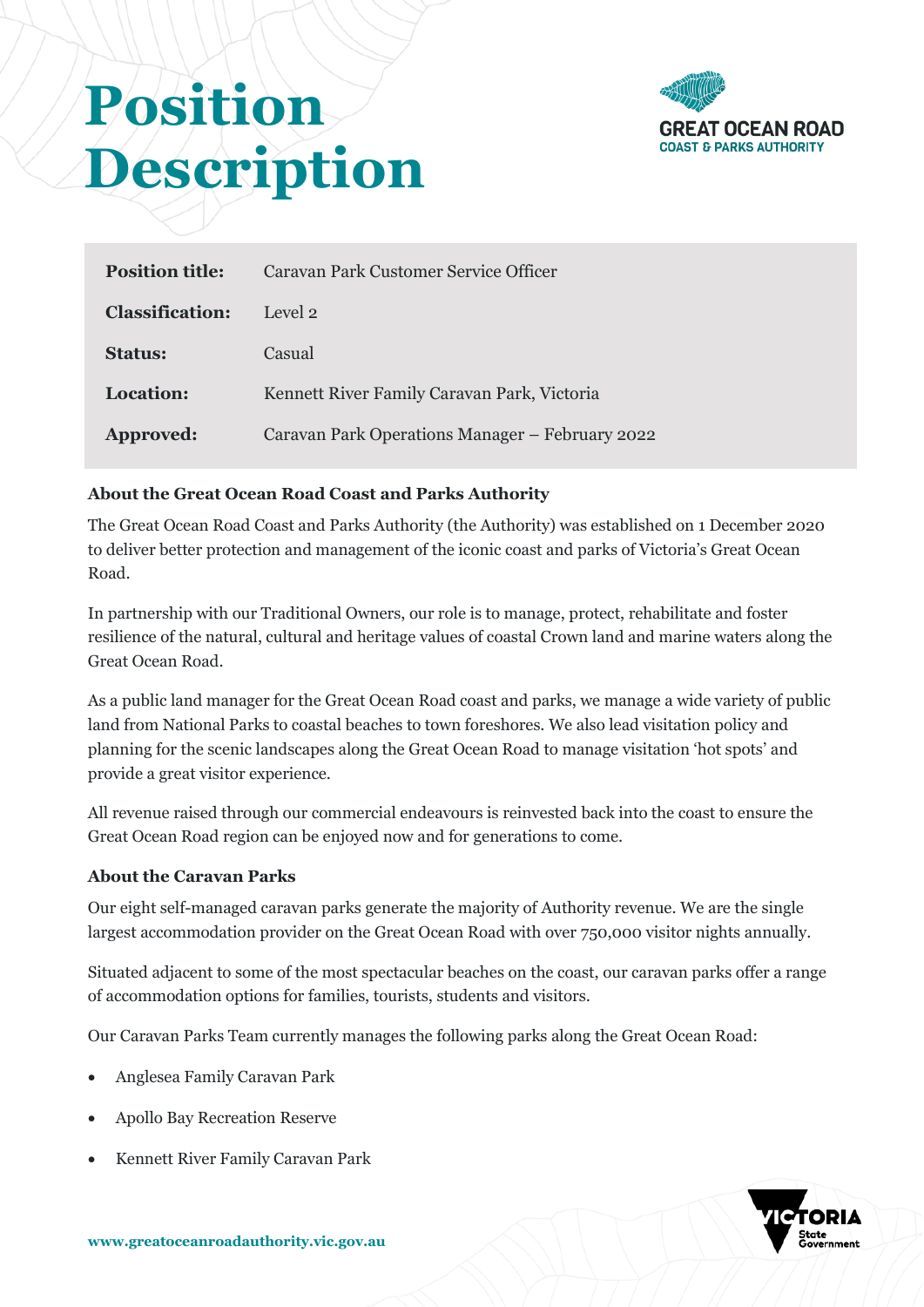- Lorne Foreshore Caravan Park
- Marengo Family Caravan Park
- Skenes Creek Foreshore Caravan Park
- Torquay Foreshore Caravan Park
- Wye River Beachfront Campground.

#### **Purpose of the position**

The **Caravan Park Customer Service Officer** is accountable for the excellent service and customer satisfaction including customer needs and guest requirements.

## **Primary responsibilities**

The **Caravan Park Customer Service Officer** is responsible to assist with the day-to-day front-ofhouse reception duties of the Caravan Park.

Key responsibilities of this position include:

- Receiving and making booking reservations using the Rooms Management System (RMS) software system - via phone, email, on-line and in person
- Face to face customer liaison at the Parks including provision of information, dealing with customer complaints, handling cash monies, receiving maintenance requests and other customer interactions as may be required
- Dealing with customer correspondence and enquiry via email and phone
- Report preparation for daily banking
- Advising management of customer issues as soon as able and in the format directed by the Park Managers to ensure an efficient and timely transfer of information
- If applicable, handling cash sales for kiosk items, souvenirs, tour bookings or other types of transactions as may be required
- Provision of a friendly, efficient and empathetic customer service 'face' to the customer.

## **Key selection criteria**

Qualifications and experience:

- Practical administrative skills and customer service experience in a hospitality or retail environment involving front of house duties.
- RMS booking software experience (preferred).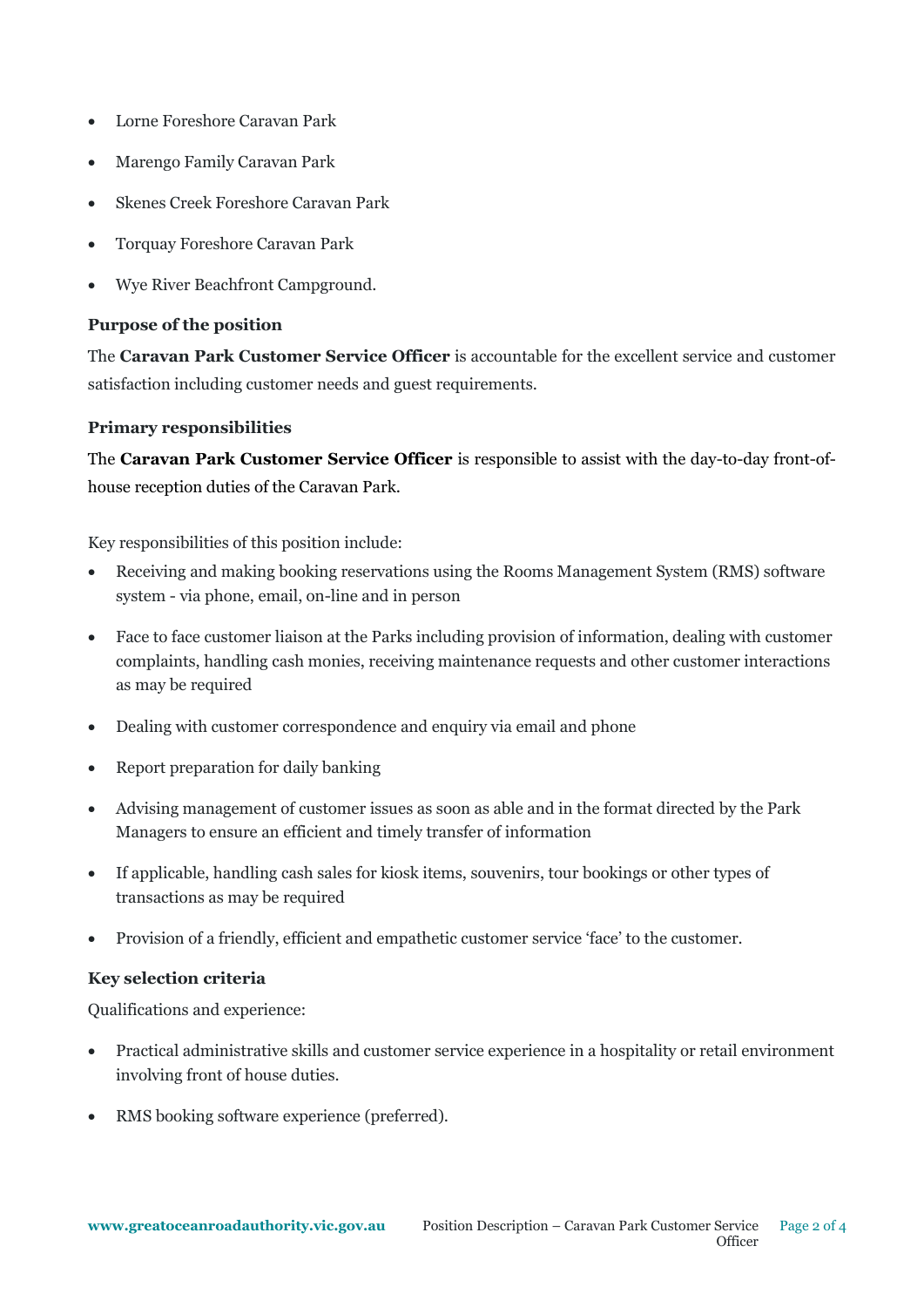## **Knowledge and skills**

- Excellent oral and written communication skills, including an ability to communicate with people across a broad range of backgrounds.
- Demonstrated ability to work as part of a team.
- Proactive approach to problem solving.
- Good time management and organisational skills.

## **Special Characteristics**

- Standard hours of work are between 8:00am and 8:00pm in the office area.
- The caravan park operates 365 days a year and rosters will include working during school holidays and include weekend work and working on Public Holidays.
- Whilst the employee will generally work in one location, they may be required to work in any location for short periods of time to cover absences of other personnel.

# **Terms and conditions of employment**

Appointment to this position is subject to the successful applicant being able to:

- Provide a National Police Check Certificate
- Obtain a Working with Children Certificate
- Evidence of Australian Citizenship or Permanent Residency
- Hold a current Australian Driver's Licence.

It is a condition, and inherent requirement, of your employment that you are, and remain, fully vaccinated against COVID-19.

## **Organisational relationships**

| <b>Reports to:</b>        | <b>Caravan Park Managers</b>                                |
|---------------------------|-------------------------------------------------------------|
|                           | Duty Managers                                               |
| Direct reports:           | Nil                                                         |
| <b>Internal liaisons:</b> | All Great Ocean Road Coast and Parks Authority departments. |
| <b>External liaisons:</b> | Community, agency and government stakeholders.              |
|                           | Contractors and suppliers.                                  |
|                           | Park visitors and guests                                    |

## **Applications**

Applications for this position close at **9.00am Wednesday, 25 May 2022.**